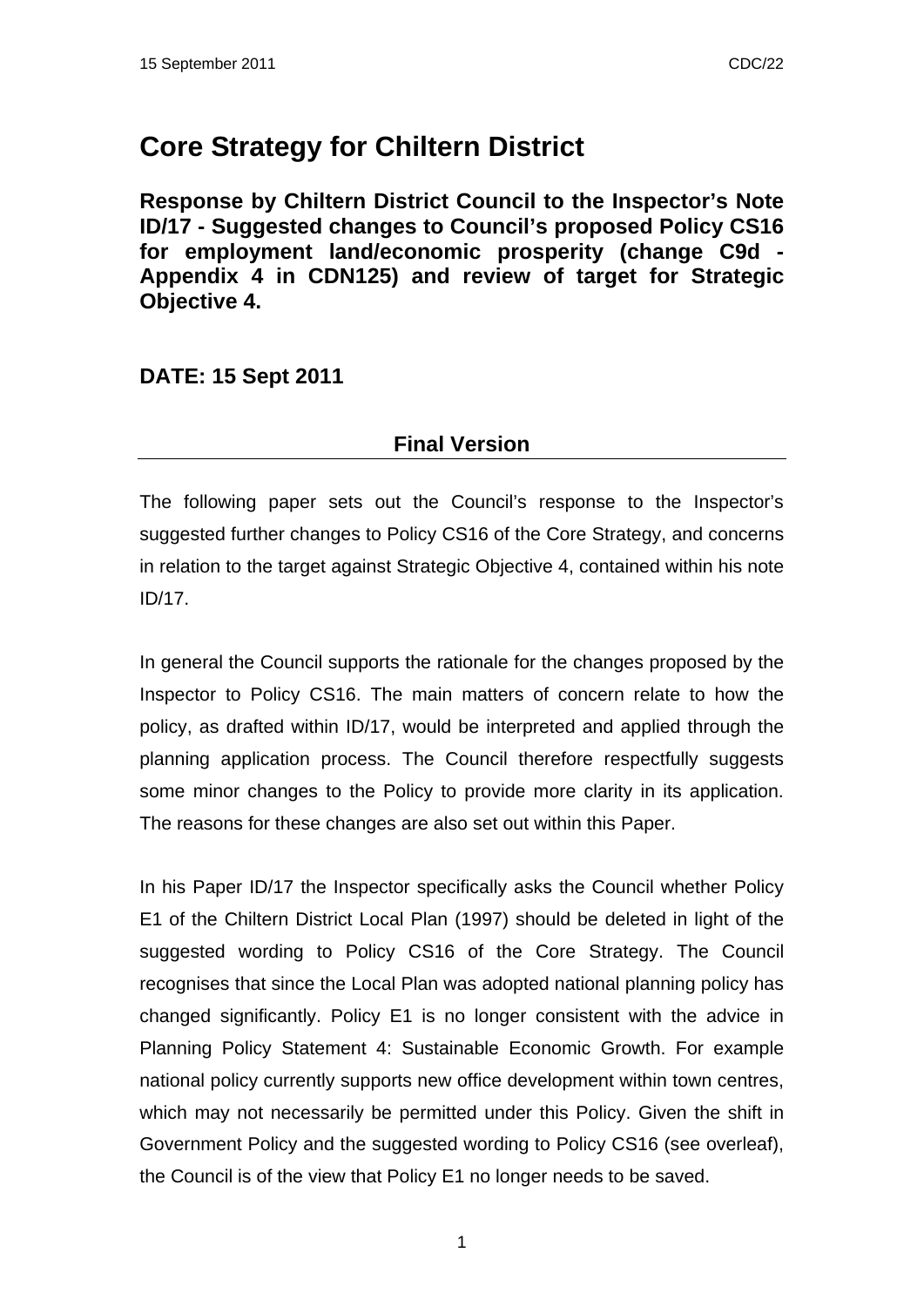#### **Proposed wording for Policy CS16 by the Inspector in ID/17, with proposed minor changes suggested by Chiltern District Council.**

#### (*Proposed insertions are shown as underlined text and proposed deletions are struck through*)

The Council will aim to secure the long-term retention of a portfolio of employment sites and premises within the District which are attractive to the market demands and which will provide a range of jobs to meet local needs.

The redevelopment of existing employment sites and premises for employment use to make more efficient use of sites and provide modern premises attractive to the market will be encouraged. Mixed use schemes will be acceptable where these would facilitate the continuation of appropriate amounts and types of employment uses on the site employment development which would not otherwise be realised.

The continued designation, role and boundaries of sites currently covered by Policies E2 and E3 in the Adopted Chiltern District Local Plan will be reviewed in the Delivery DPD to achieve a balanced portfolio of fit for purpose sites attractive to the market demands. The policies applying to any defined sites will be reviewed in the Delivery DPD. Pending the above review of sites and subject to the application of the sequential test for any proposed town centre uses, proposals for economic development uses or community facilities on these sites will be assessed on a case by case basis in the light of the scale and nature of the uses, their location within the site, and the degree to which favourably considered where these would be complementary to the existing business uses in that location and consistent with the integrity and function of the location for employment purposes.

The policies applying to any defined sites will be reviewed in the Delivery DPD.

Changes of use of an employment use to residential use will be acceptable on the upper floors of properties within the three District Shopping Centres as defined on the Proposals Map.

Where an employment site (including sites covered by policies E2 and E3) is within the built-up areas excluded from the Green Belt and not designated under policies E2 or E3, the loss of employment land as a result of redevelopment for other uses, including residential use, will be acceptable where there is no reasonable prospect of the site being used for employment purposes, or where it is creating significant amenity issues, or where the existing use is creating significant highway problems.

\*Note: For the purpose of this Policy 'economic development' is taken to include development within the B Use Classes (defined within the Use Classes Order), Public and Community Uses and Town Centre uses.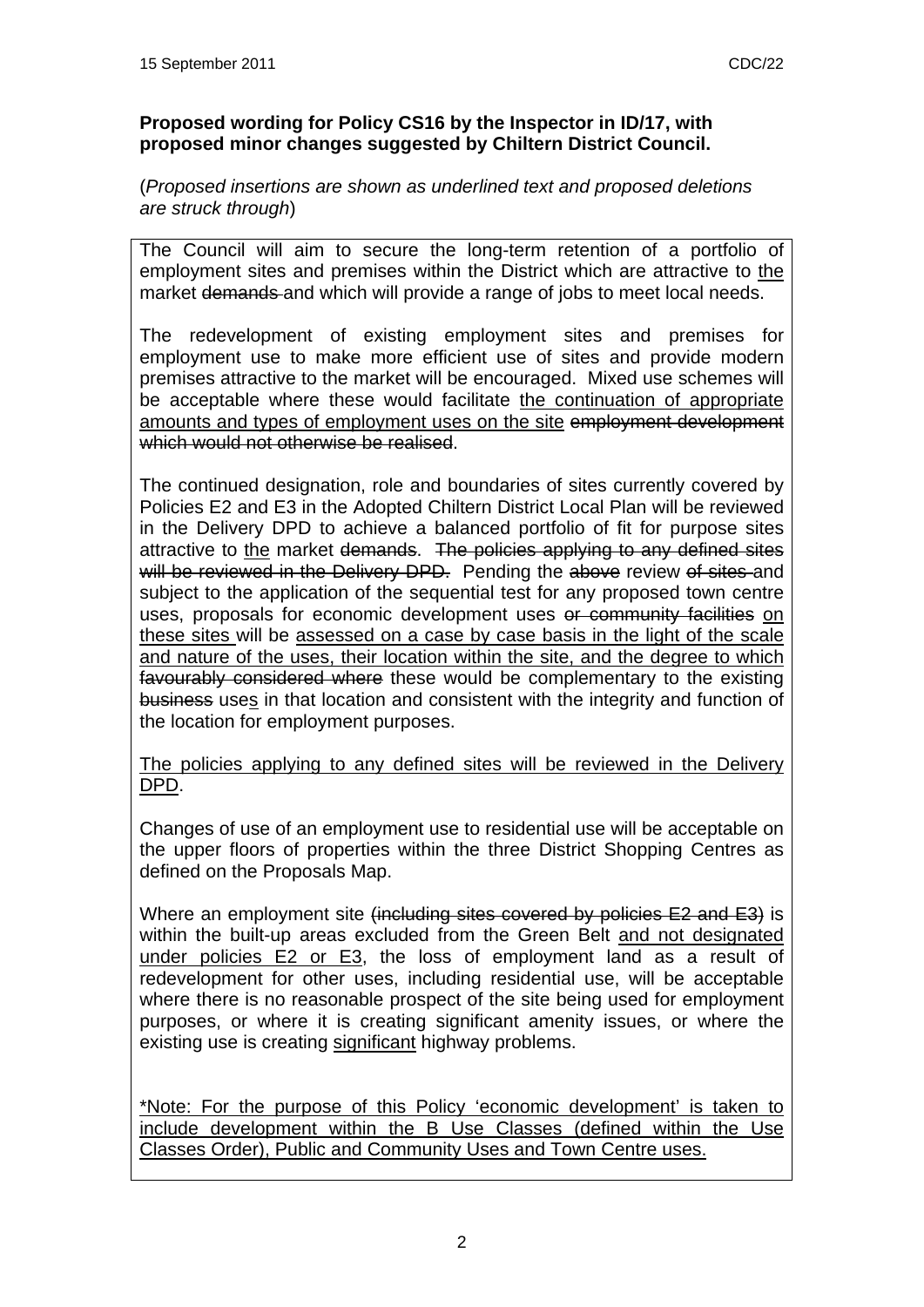#### *CDC Reasons for Suggested Changes to Policy CS16:*

Para 1 above: The word 'demands' is not necessary and its removal is consistent with references elsewhere in the policy.

Para 2 above: The Council is not clear on how it would interpret the second sentence of this paragraph through the planning application process  $-$  i.e. how in practice will the Council know whether the development would not otherwise have been realised? The Council supports the general principle of mixed use development on employment sites and therefore considers it appropriate to reflect this in policy. The Council's proposed changes to the second sentence are suggested to provide clarity to the applicant as to how the Council will apply this policy, in a way consistent with the objectives of this Policy and Policy CS15.

Para 3 above: The Council is proposing to merge the third and fourth paragraphs proposed by the Inspector. The aim being to make it clearer that the fourth paragraph proposed by the Inspector relates to designated employment sites (CDC did not consider this the case with the original wording). Accordingly, and to make the paragraph flow logically, a new fourth paragraph has been created by moving the sentence referring to the review of policies within the Delivery DPD.

The Council is concerned that the Inspector's proposed wording would enable permission for significant inroads into E2 and E3 areas to be made before their future role in the overall portfolio of sites has been established. Accordingly a more cautious approach is taken, albeit one which still facilitates change which does not prejudice the future.

The reference to community facilities is not needed if the proposed definition of 'economic development' is retained as a note to the Policy.

Para 6 above: The Council considers it important to take a more cautious approach to the potential redevelopment of E2 and E3 sites for residential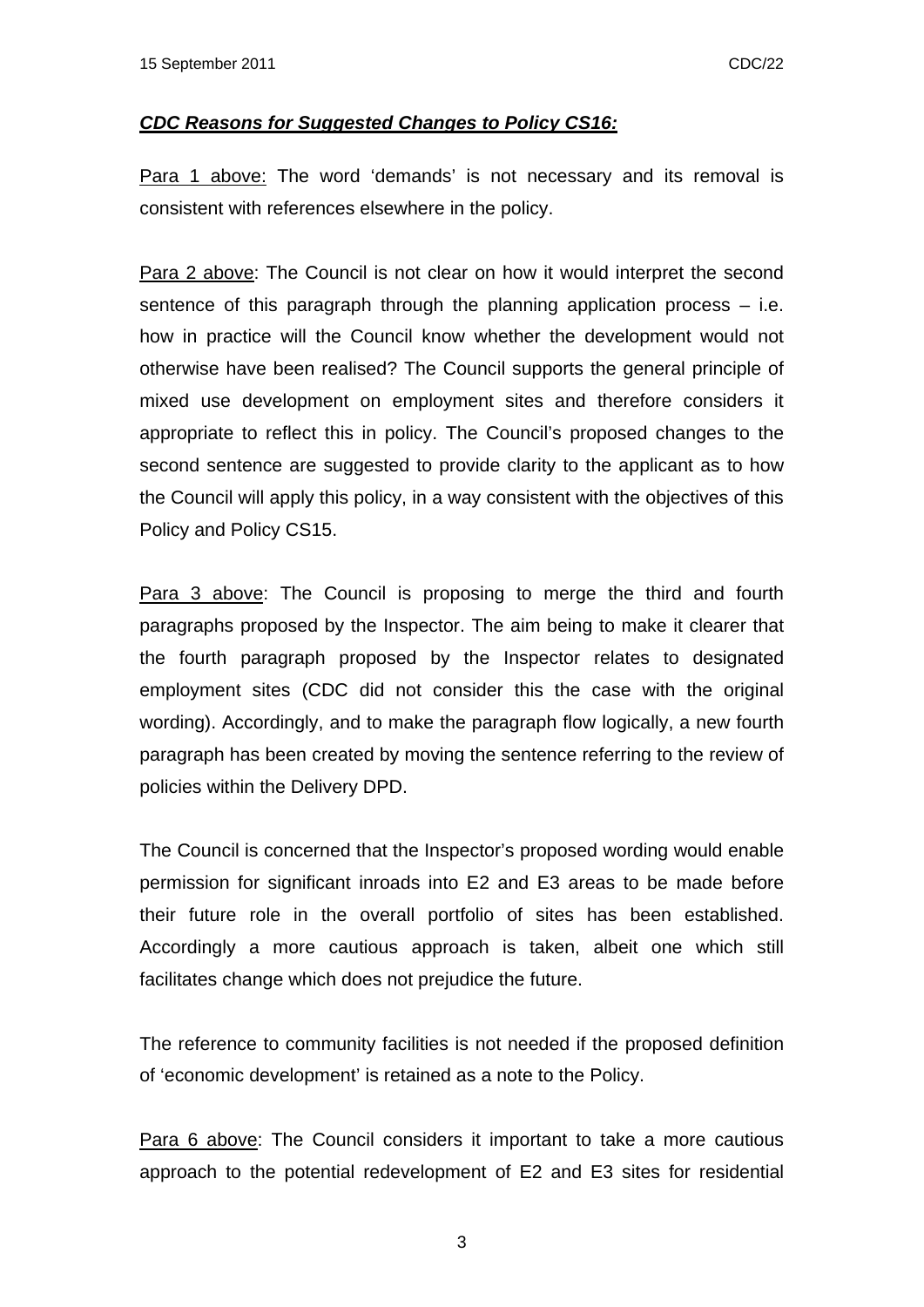purposes until the outcome of the review is known, for the same reasons as set out in the justification for paragraph 3, above. At that point it is possible that some designated E2 and E3 sites may cease to be so designated. They will then fall to be considered under this paragraph.

The Council does not see the need to protect non E2/E3 sites in the same way, as they do not form part of the portfolio of sites referred to in the overall aim of the policy.

The Council considers that it is too vague to just say "highway problems". By introducing the word "significant" the Council can apply an appropriate measure through the application process. Without the term significant, conceivably a change of use could be allowed if minor and inconsequential highway problems are identified; even if the site is of strategic importance.

The Council has also proposed a note at the end of the Policy to define the term 'economic development'. It is considered that a definition is essential to appropriately interpret parts of the policy (e.g. para 3 above). Whilst the term 'economic development' is currently defined in PPS4 (para 4) there is no guarantee with the publication of the NPPF that this definition will remain. To future proof the policy, the Council therefore proposes that the current definition of economic development in PPS4 is restated as above.

### **Review of the target for Strategic Objective 4, in response to the Inspector's concerns in paragraph 9 of ID/17**

In paper CDN125, the Council proposed a significant change (C2[c]) to Strategic Objective 4 of the Core Strategy by way of a new strategic objective and supporting target. The target put forward by the Council aims for a "*Year on year increase in the number of people employed in Chiltern District*". However, in paragraph 9 of ID/17 the Inspector states that this proposed target seems particularly ambitious and difficult to deliver and invited the Council to review the target.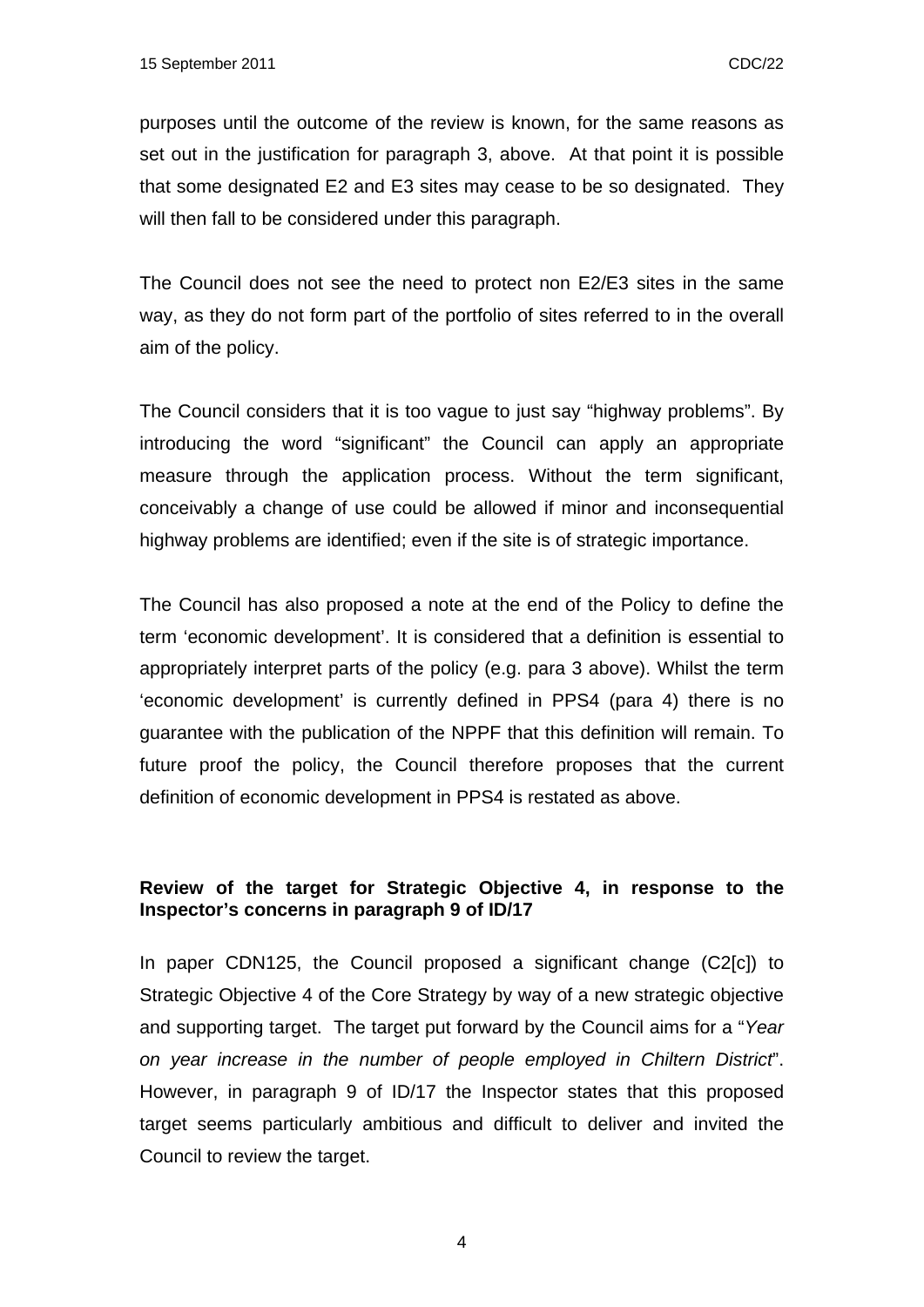The Council acknowledges that delivering against such a target is ambitious and may prove to be particularly difficult given the prevailing national economic conditions. The Council therefore proposes to replace the target with the following:

*1. At least maintain the number of people employed within Chiltern District over the plan period.* 

The Council believes that this target remains ambitious, but is more realistic than that proposed under change C2[c] and therefore deliverable. Labour market statistics produced annually by NOMIS can be obtained by the Council. The Council considered that the application of a target over the plan period rather than year-on-year adds robustness and looks beyond short term economic trends.

*2. A net increase in the number of businesses operating within the District over the plan period.* 

The Council considers that aiming to achieve an increase in businesses is likely to help protect the area's economy for the future. Again, the application of a target up to 2026 rather than year-on-year adds robustness and protection against short term economic trends. This information can be easily obtained via the Valuation Office rating records.

*3. A net increase in new business start ups in the District over the plan period.* 

The Council considers that this target is consistent with the aims of Chiltern Sustainable Community Strategy (CDN076). Data on 'enterprise births' can be obtained annually from the ONS.

N.B. The Council envisages that targets which apply 'over the plan period' will be monitored annually in order to judge the likely achievement of the target